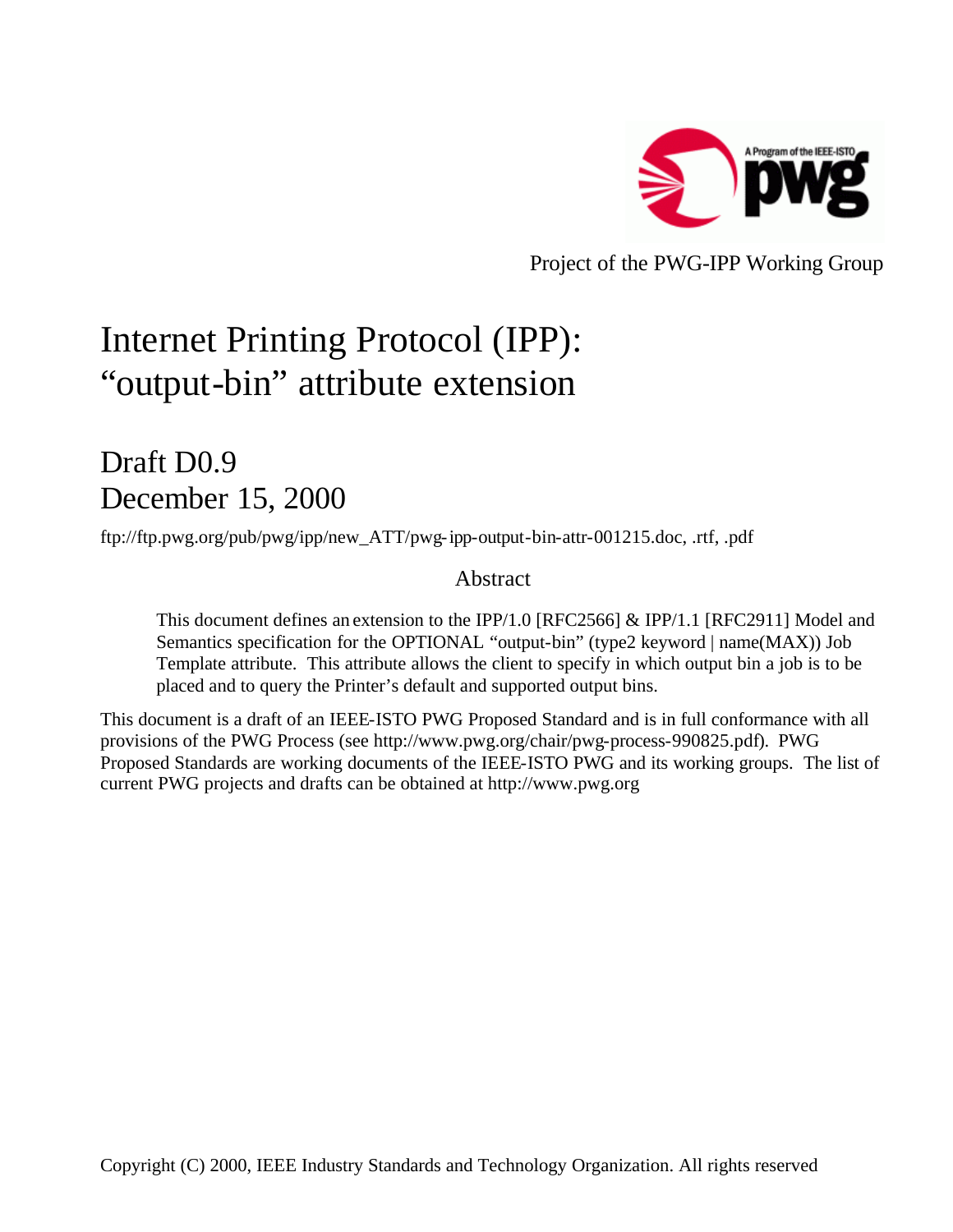Copyright (C) 2000, IEEE Industry Standards and Technology Organization. All rights reserved.

This document may be copied and furnished to others, and derivative works that comment on, or otherwise explain it or assist in its implementation may be prepared, copied, published and distributed, in whole or in part, without restriction of any kind, provided that the above copyright notice, this paragraph and the title of the Document as referenced below are included on all such copies and derivative works. However, this document itself may not be modified in any way, such as by removing the copyright notice or references to the IEEE-ISTO and the Printer Working Group, a program of the IEEE-ISTO.

Title: Internet Printing Protocol (IPP): "output-bin" attribute extension

The IEEE-ISTO and the Printer Working Group DISCLAIM ANY AND ALL WARRANTIES, WHETHER EXPRESS OR IMPLIED INCLUDING (WITHOUT LIMITATION) ANY IMPLIED WARRANTIES OF MERCHANTABILITY OR FITNESS FOR A PARTICULAR PURPOSE.

The Printer Working Group, a program of the IEEE-ISTO, reserves the right to make changes to the document without further notice. The document may be updated, replaced or made obsolete by other documents at any time.

The IEEE-ISTO takes no position regarding the validity or scope of any intellectual property or other rights that might be claimed to pertain to the implementation or use of the technology described in this document or the extent to which any license under such rights might or might not be available; neither does it represent that it has made any effort to identify any such rights.

The IEEE-ISTO invites any interested party to bring to its attention any copyrights, patents, or patent applications, or other proprietary rights which may cover technology that may be required to implement the contents of this document. The IEEE-ISTO and its programs shall not be responsible for identifying patents for which a license may be required by a document and/or IEEE-ISTO Industry Group Standard or for conducting inquiries into the legal validity or scope of those patents that are brought to its attention. Inquiries may be submitted to the IEEE-ISTO by e-mail at:

ieee-isto@ieee.org.

The Printer Working Group acknowledges that the IEEE-ISTO (acting itself or through its designees) is, and shall at all times, be the sole entity that may authorize the use of certification marks, trademarks, or other special designations to indicate compliance with these materials.

Use of this document is wholly voluntary. The existence of this document does not imply that there are no other ways to produce, test, measure, purchase, market, or provide other goods and services related to its scope.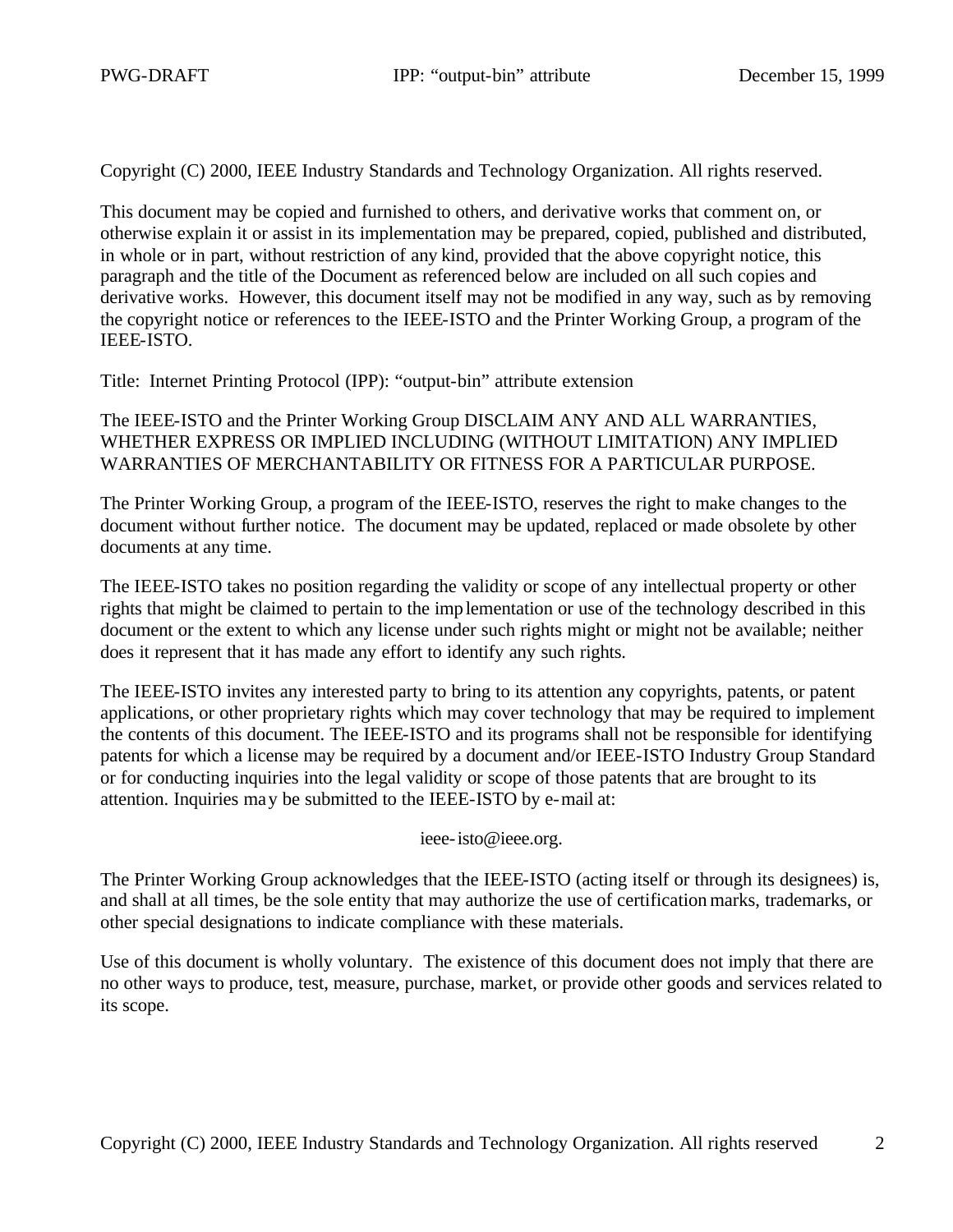## **TABLE OF CONTENTS**

| $\mathbf{1}$ |     |                                                                                 |  |  |  |
|--------------|-----|---------------------------------------------------------------------------------|--|--|--|
|              | 1.1 |                                                                                 |  |  |  |
|              | 1.2 |                                                                                 |  |  |  |
|              | 1.3 |                                                                                 |  |  |  |
| 2            |     |                                                                                 |  |  |  |
|              | 2.1 |                                                                                 |  |  |  |
| 3            |     |                                                                                 |  |  |  |
|              | 3.1 |                                                                                 |  |  |  |
|              | 3.2 |                                                                                 |  |  |  |
| 4            |     |                                                                                 |  |  |  |
| 5            |     |                                                                                 |  |  |  |
| 6            |     |                                                                                 |  |  |  |
| 7            |     |                                                                                 |  |  |  |
| 8            |     |                                                                                 |  |  |  |
| 9            |     |                                                                                 |  |  |  |
| 10           |     | Appendix B: Description of the IEEE Industry Standards and Technology (ISTO) 10 |  |  |  |
| 11           |     |                                                                                 |  |  |  |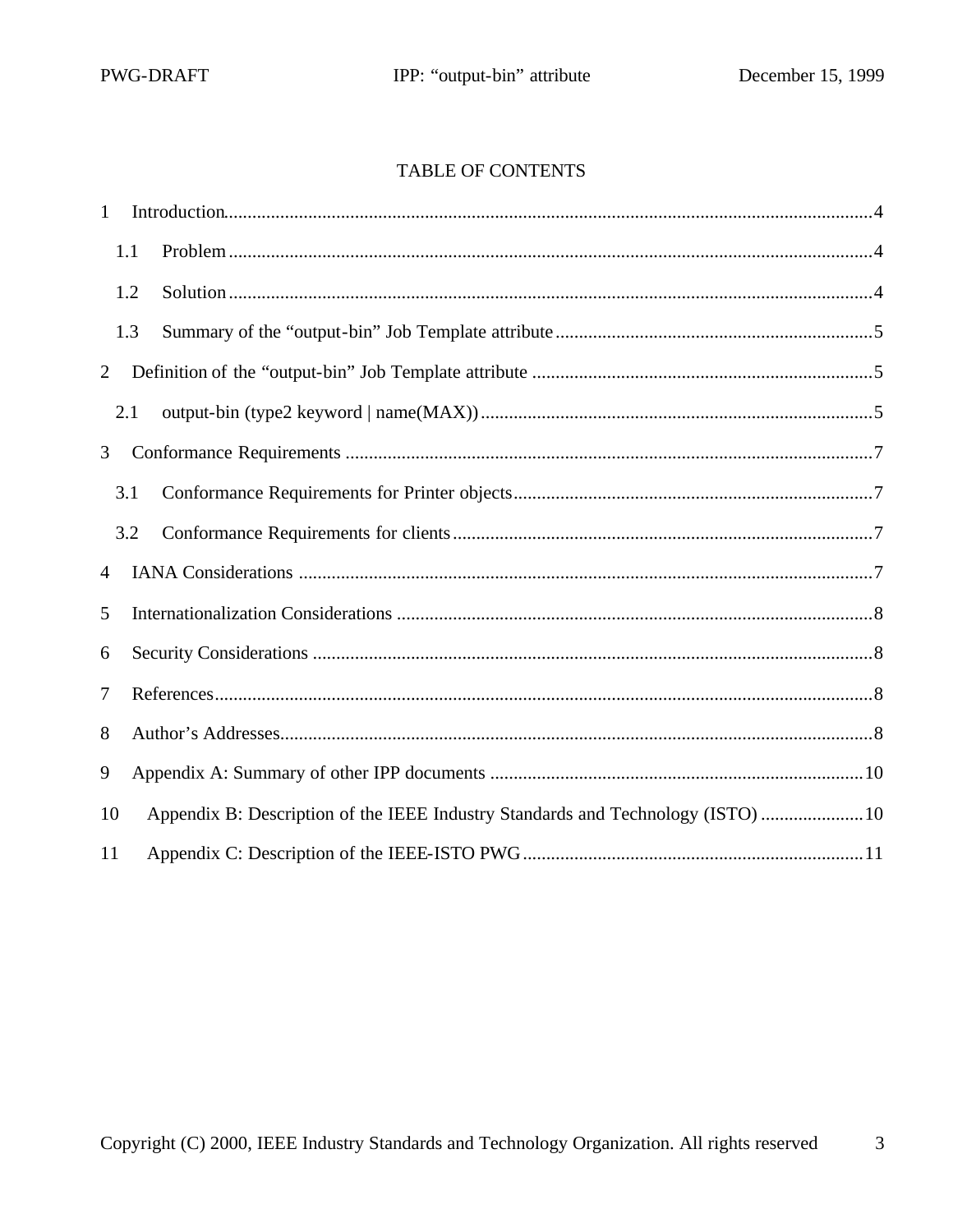## **1 Introduction**

## **1.1 Problem**

Many printers have multiple output bins, that the job submission protocol permits the submitter to select in which to put the entire job.

## **1.2 Solution**

Add a single-valued "output-bin" Job Template attribute that captures existing practice. Allow keywords with an integer values component, so that the number of output bins is not constrained. Do not specify internal mechanisms, such as collators. Do specify an externally accessible stacker, since current devices allow a user to select a stacker. Do not make the attribute multi-valued. Add the corresponding Job Template Printer attributes: "output-bin-default" and "output-bin-supported".

Note: If it is desired to allow the job submitter to select several output bin mail boxes that can be identified by number or recipient's name, propose a separate multi-valued attribute. Since the destination may also be electronic and have a method associated with it, also allow the uri attribute syntax. Probably call this other attribute "output-destination" with an attribute syntax of (1setOf uri | name). Or possibly the output-destination should be a parameter on the URL? If both "output-bin" and "output-destination" are specified, the job is both print ed and sent to the specified destination. This note is provided so that the "output-bin" attribute will not suffer "scope creep" during the review and be changed into "output-destination". Printers have been allowing something like the "output-bin" specification for many years. Supporting something like "output-destination" is just starting to appear now.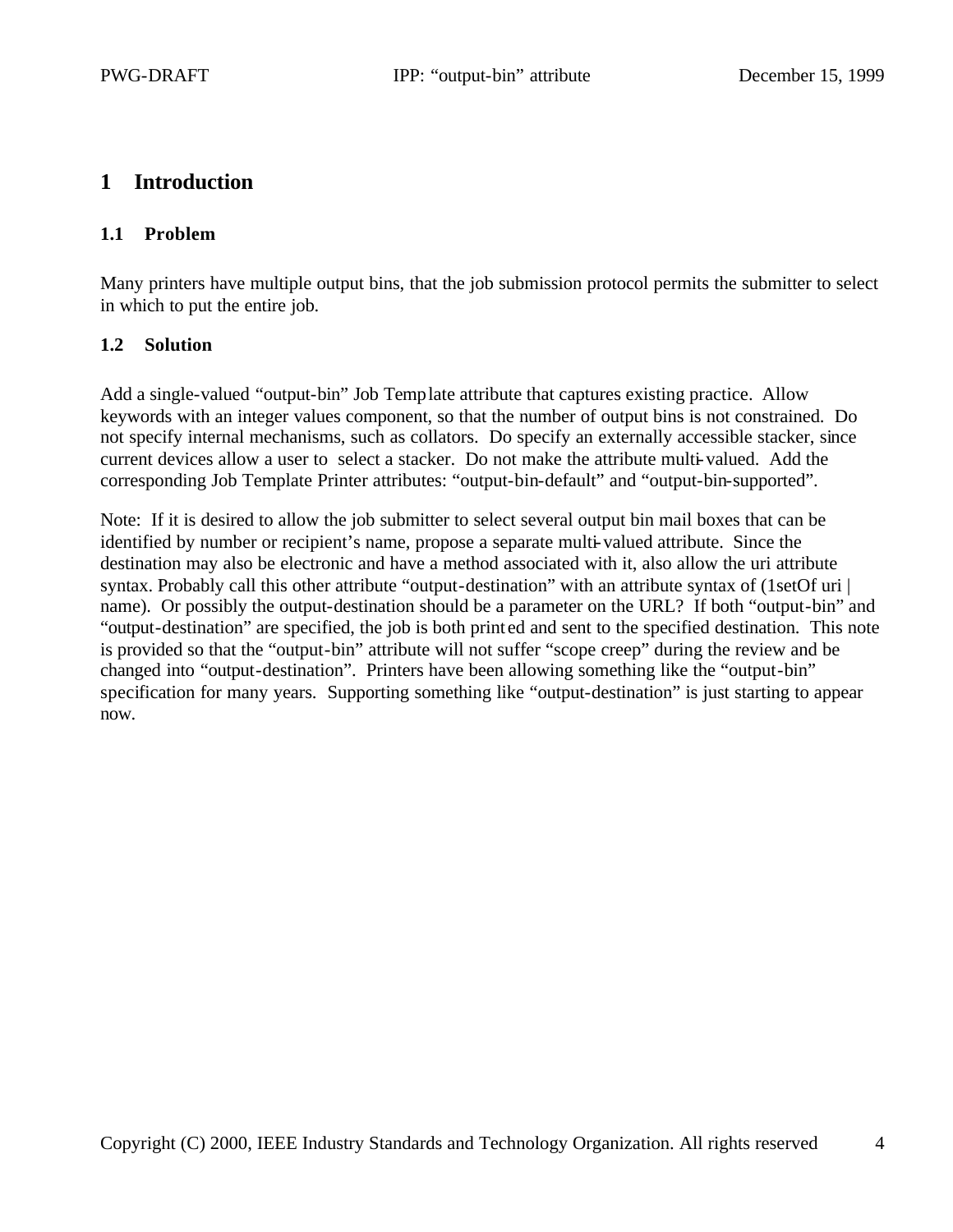#### **1.3 Summary of the "output-bin" Job Template attribute**

| Job Attribute                                 | Printer: Default Value<br>Attribute                   | Printer: Supported<br>Values Attribute                         |
|-----------------------------------------------|-------------------------------------------------------|----------------------------------------------------------------|
| output-bin<br>(type2 keyword<br>$name(MAX)$ ) | output-bin-default<br>(type2 keyword<br>$name(MAX)$ ) | output-bin-supported<br>(1setOf<br>type2 keyword<br>name(MAX)) |

## **2 Definition of the "output-bin" Job Template attribute**

#### **2.1 output-bin (type2 keyword | name(MAX))**

This Job Template attribute identifies the device output bin to which the job is to be delivered. There are standard values whose attribute syntax is 'keyword', but there are no standard values whose attribute syntax is 'name'. Output bins whose attribute syntax is 'name', if any, are assigned by local administrators (by means outside the scope of IPP/1.0 and IPP/1.1).

Each output bin may have implementation-dependent properties. Output bins identified by 'name' values MAY possess any of the properties of the output bins identified by the following keywords, depending on implementation. However, each output bin MUST be identified by only one value of any attribute syntax type. Otherwise, clients might be mis-led as to the capabilities of the device when querying the associated Printer object's "output-bin-supported" attribute.

Note: Output bin types, such as sorter(s) or collator(s), have not been included in the values of this attribute, since implementations that employ such internal or external bins, determine which to use by the values of other job attributes, such as "finishings", and "copies".

When validating a job in a Job Creation (or Validate-Job) operation, which subset of the output bins are allowed as a destination for a job MAY depend on the user submitting that job, the user's authentication, and possibly other job attributes, such as "finishings" and "copies". When returning the values of the associated "output-bin-supported" attribute, the values returned MAY depend on the user issuing the Get-Printer-Attributes operation. For example, some implementations MAY omit the 'my-mailbox' value for users who do not have a defined mailbox for this IPP Printer object, while others MAY always return 'my-mailbox' to all users even if only supported for certain users.

If this IPP Printer object is associated with multiple devices (fan-out) (see [RFC2911] section 2.1), the value of its "output-bin-supported" attribute is the union of the values supported with duplicates removed.

Standard keyword values are: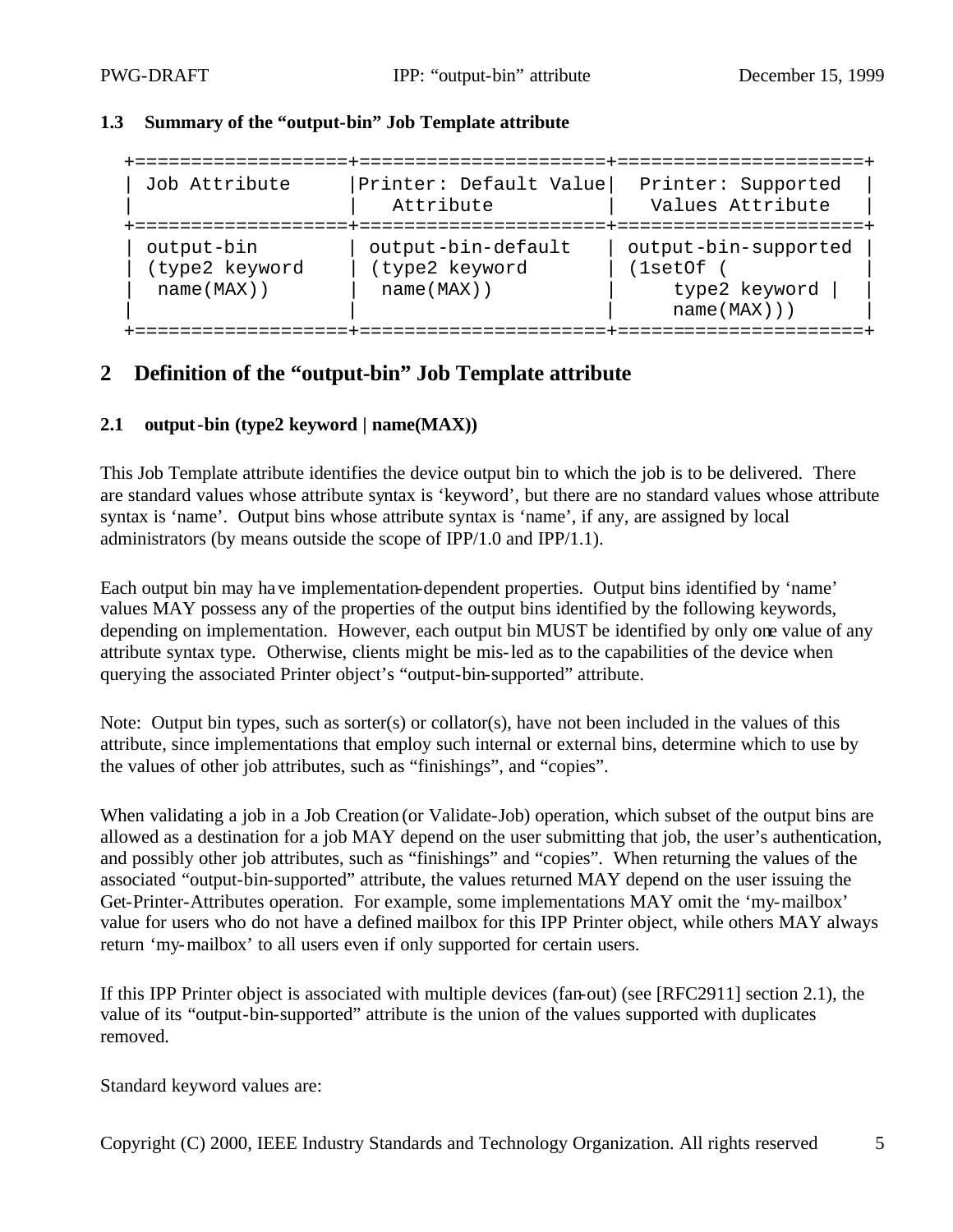- 'top': The output-bin that, when facing the device, is best identified as the "top" bin with respect to the device.
- 'middle' The output-bin that, when facing the device, is best identified as the "middle" bin with respect to the device.
- 'bottom' The output-bin that, when facing the device, is best identified as the "bottom" bin with respect to the device.
- 'side' The output-bin that, when facing the device, is best identified as the "side" bin with respect to the device.
- 'left' The output-bin that, when facing the device, is best identified as the "left" bin with respect to the device.
- 'right' The output-bin that, when facing the devic e, is best identified as the "right" bin with respect to the device.
- 'center' The output-bin that, when facing the device, is best identified as the "center" bin with respect to the device.
- 'rear': The output-bin that, when facing the device, is best identified as the "rear" bin with respect to the device.
- 'face-up' The output-bin that is best identified as the "face-up" bin with respect to the device. The selection of this output bin does not cause output to be made face-up; rather this output bin is given this name because a sheet with printing on one-side arrives in the output bin in the face-up position.
- 'face-down' The output-bin that is best identified as the "face-down" bin with respect to the device. The selection of this output bin does not cause output to be made face-down; rather this output bin is given this name because a sheet with printing on one-side arrives in the output bin in the face-down position.
- 'large-capacity' The output-bin that is best identified as the "large-capacity" bin (in terms of the number of sheets) with respect to the device.

'stacker-*N*': The output-bin that is best identified as the stacker with values 'stacker-1', 'stacker-2', .... A stacker is typically used to collate sheets within a single document (not to be confused with collated copies in which document copies are collated within a job see the description of the 'separate-documents-collated-copies' value of the "multipledocument-handling" attribute in [RFC2911] section 4.2.4). The correspondence between the 'stacker-*N*' keyword and the actual stacker in the device is implementationdependent, as is the number of stackers. If this group of values is supported, at least the 'stacker-1' value MUST be supported, unless the system administrator has assigned names.

> For client implementations that require distinct keywords for each possible value, say, for localization purposes, it is recommended for interoperability with other vendor's Printer implementations that 'stacker-1' to 'stacker-10' keywords be represented.

'mailbox-*N*': The output-bin that is best identified as a mailbox with values 'mailbox-1', 'mailbox-2', 'mailbox-3', …. Each mailbox is typically used to collect jobs for an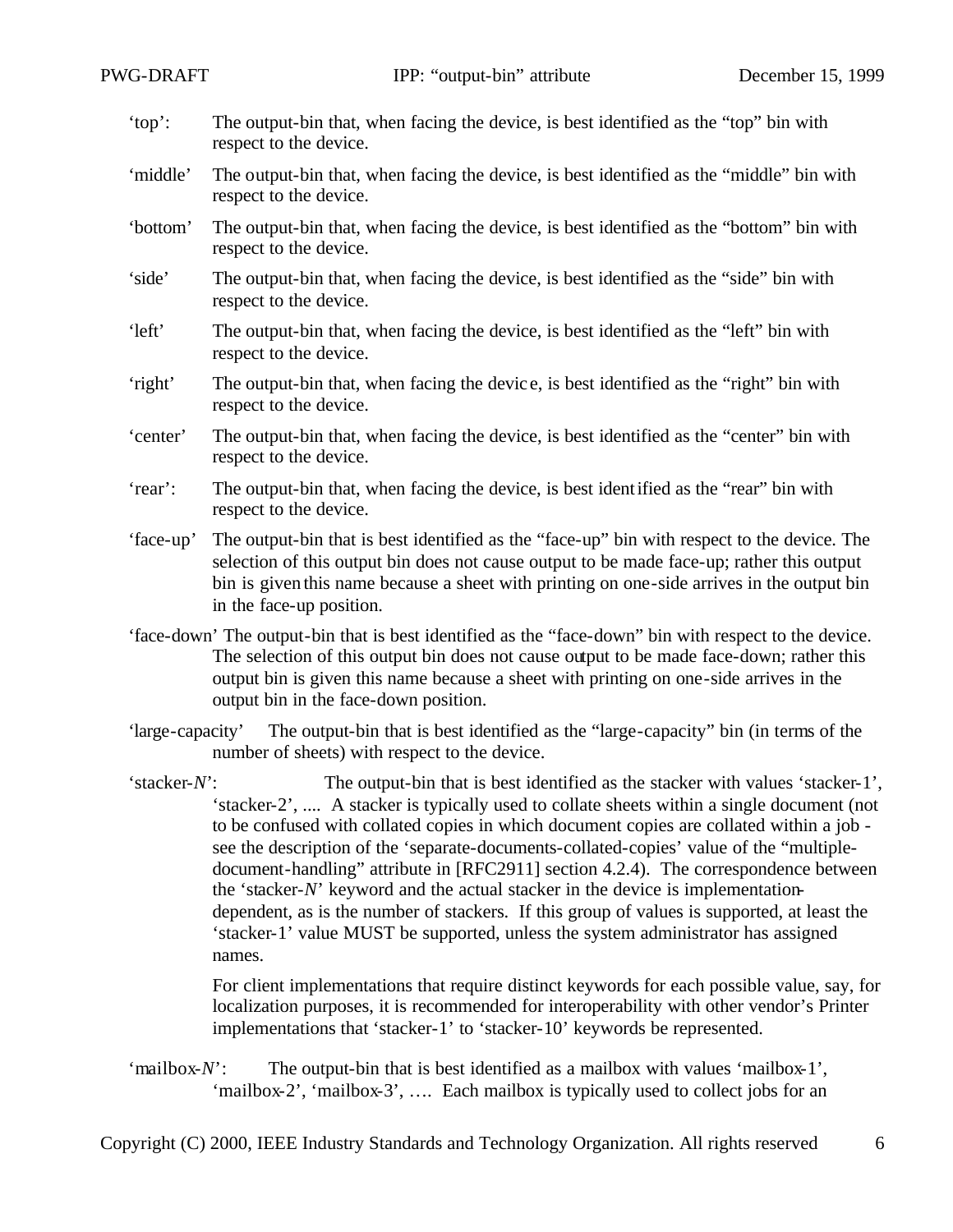individual or group. Whether the mailbox has doors and/or locks or is open, depends on implementation. The correspondence between the 'mailbox-*N*' keyword and the actual output-bin in the device is implementation-dependent, as is the number of mailboxes. A system administrator MAY be able to assign a name to each mailbox in order to make selection of a mailbox easier for the user. If this group of values is supported, at least the 'mailbox-1' value MUST be supported, unless the system administrator has assigned names or integer values to mailboxes.

For client implementations that require distinct keywords for each possible value, say, for localization purposes, it is recommended for interoperability with other vendor's Printer implementations that 'mailbox-1' to 'mailbox-25' keywords be represented.

- 'my-mailbox': The output-bin that is best identified as functioning like a private "mailbox" with respect to the device. An output-bin functions like a private mailbox if a printer selects the actual output bin using additional implementation-dependent criteria, such as the "authenticated user" (see [RFC2911] section 8.3) that depends on the user submitting the job. Whether the mailbox has doors and/or locks or is open, depends on implementation, as is the number of mailboxes.
- 'tray-*N*': Output bins that are best identified as 'tray-1', 'tray-2', ... rather than the descriptive names defined in the above keyword list.

## **3 Conformance Requirements**

This section summarizes the Conformance Requirements detailed in the definitions in this document for clients and Printer objects (servers or devices).

## **3.1 Conformance Requirements for Printer objects**

If a Printer supports the "finishings" Job Template attribute, it MUST support at least the 'none' value and any other value that corresponds to its capabilities.

## **3.2 Conformance Requirements for clients**

If a client supports the "finishings" Job Template attribute, then it MUST display the enum values in some appropriate way to the user.

## **4 IANA Considerations**

The "output-bin" attribute defined in this document will be published by IANA according to the procedures in RFC 2911 [RFC2911] section 6.2 with the following path:

ftp.isi.edu/iana/assignments/ipp/attributes/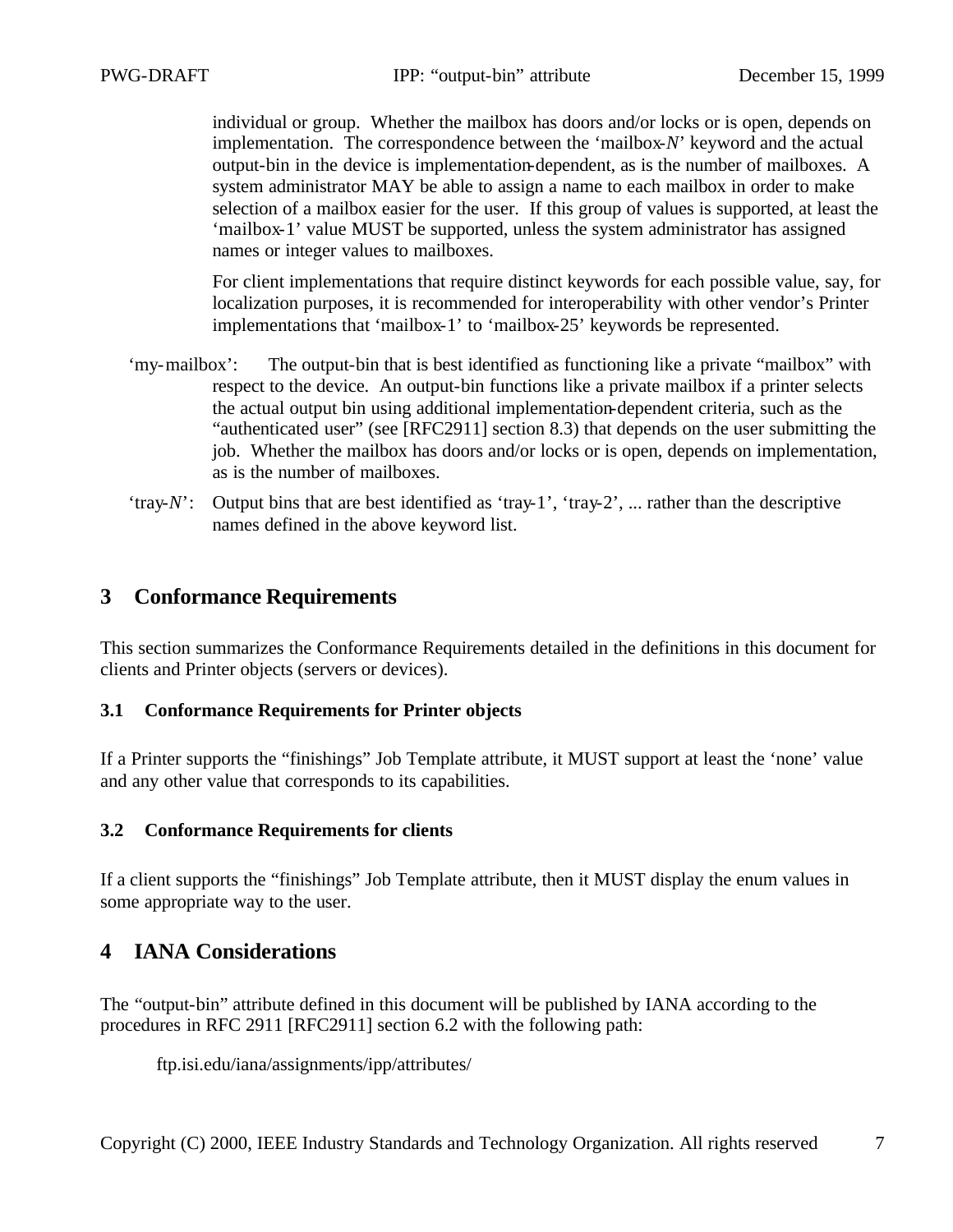The registry entry will contain the following information:

```
Reference: 
ftp://ftp.pwg.org/pub/pwg/ipp/new_ATT/pwg-ipp-output-bin-attr.pdf
Job Template attributes: Section:
output-bin (type2 keyword | name(MAX)) 2.1
```
## **5 Internationalization Considerations**

Normally a client will provide localization of the keywords values of this attribute to the language of the user, but will not localize the name values (see [RFC2911] section 4.1.2 and 4.1.3). The numeric form for the output bin may be simpler for a client to localize.

## **6 Security Considerations**

The 'my-mailbox' attribute requires some form of Client Authorization to be really secure. See [RFC2911] section 8.

## **7 References**

#### [RFC2565]

Herriot, R., Butler, S., Moore, P., and R. Turner, "Internet Printing Protocol/1.0: Encoding and Transport", RFC 2565, April 1999.

#### [RFC2566]

deBry, R., , Hastings, T., Herriot, R., Isaacson, S., Powell, P., "Internet Printing Protocol/1.0: Model and Semantics", RFC 2566, April 1999.

#### [RFC2910]

Herriot, R., Butler, S., Moore, P., Turner, R., and J. Wenn, "Internet Printing Protocol/1.1: Encoding and Transport", RFC 2910, September 2000.

#### [RFC2911]

Hastings, T., Herriot, R., deBry, R., Isaacson, S., and P. Powell, "Internet Printing Protocol/1.1: Model and Semantics", RFC 2911, September 2000.

## **8 Author's Addresses**

Tom Hastings

Copyright (C) 2000, IEEE Industry Standards and Technology Organization. All rights reserved 8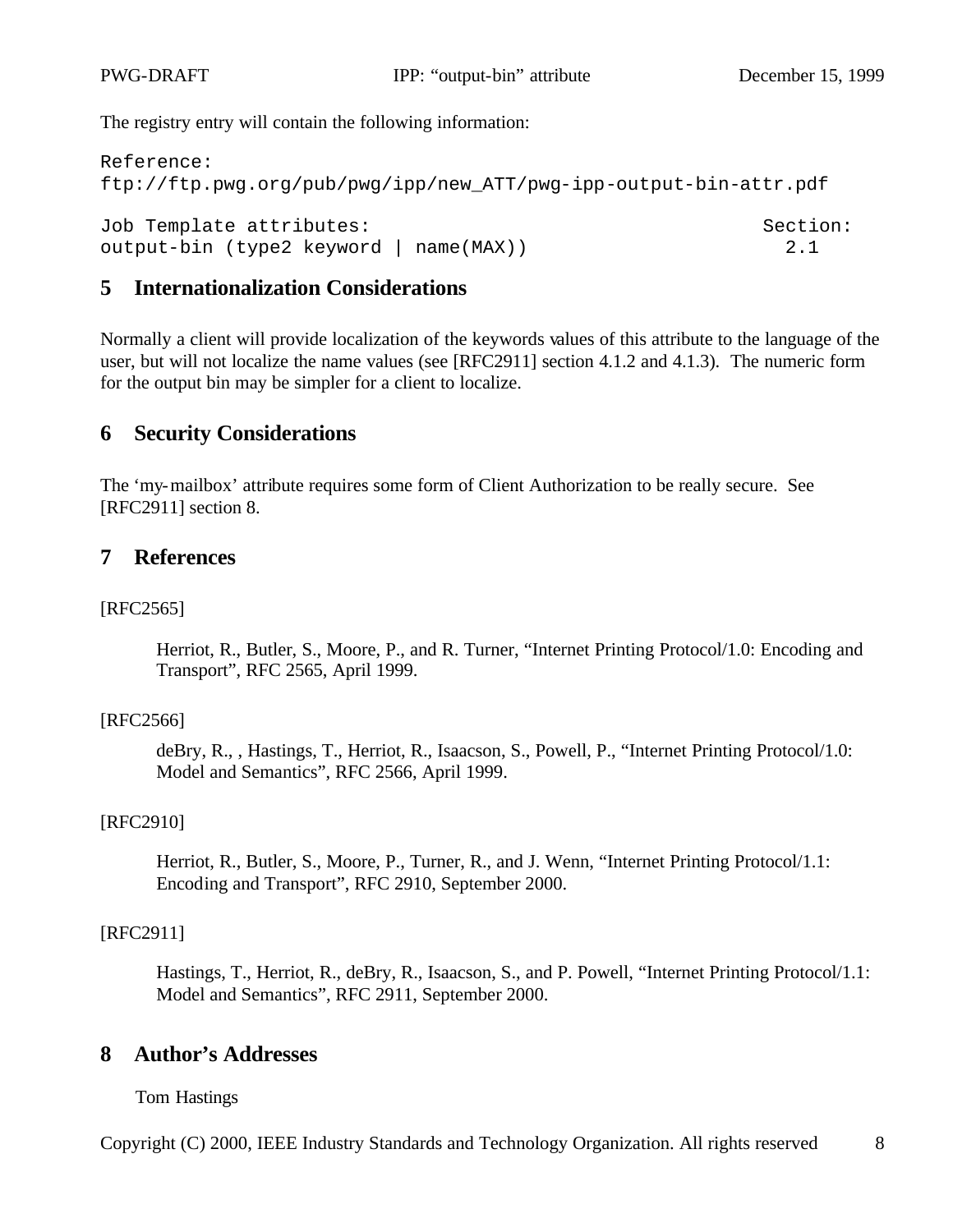Xerox Corporation 737 Hawaii St. ESAE 231 El Segundo, CA 90245

Phone: 310-333-6413 Fax: 310-333-5514 e-mail: hastings@cp10.es.xerox.com

Ron Bergman (Editor) Hitachi Koki Imaging Systems, Inc. 1757 Tapo Canyon Road Simi Valley, CA 93063-3394

Phone: 805-578-4421 Fax: 805-578-4001 Email: rbergman@dpc.com

IPP Web Page: http://www.pwg.org/ipp/ IPP Mailing List: ipp@pwg.org

To subscribe to the ipp mailing list, send the following email:

- 1) send it to majordomo@pwg.org
- 2) leave the subject line blank
- 3) put the following two lines in the message body: subscribe ipp end

Implementers of this specification document are encouraged to join IPP Mailing List in order to participate in any discussions of clarification issues and review of registration proposals for additional attributes and values.

Other Participants:

| Ron Bergman - Hitachi Koki Imaging Systems | Dan Calle - Digital Paper               |
|--------------------------------------------|-----------------------------------------|
| Weihai Chen - Microsoft                    | Lee Farrell - Canon Information Systems |
| Satoshi Fujitani - Ricoh                   | Roelof Hamberg - Océ                    |
| Tom Hastings - Xerox                       | Bob Herriot - Xerox                     |
| David Kellerman - Northlake Software       | Carl Kugler - IBM                       |
| Harry Lewis - IBM                          | Carl-Uno Manros - Xerox                 |
| Satoshi Matsushita - Brother               | Ira McDonald - High North Inc.          |
| Paul Moore - Netreon                       | Hugo Parra, Novell                      |
| Stuart Rowley - Kyocera                    | Gail Songer - Netreon                   |
| Geoff Sorod - Software 2000                | Jerry Thrasher - Lexmark                |
| Shinichi Tsuruyama - Epson                 | Atsushi Uchino - Epson                  |
| Shigeru Ueda - Canon                       | William Wagner - NetSilicon/DPI         |
| Mark Vander Wiele - IBM                    | Don Wright - Lexmark                    |
| Michael Wu - Heidelberg Digital            | Peter Zehler - Xerox                    |
|                                            |                                         |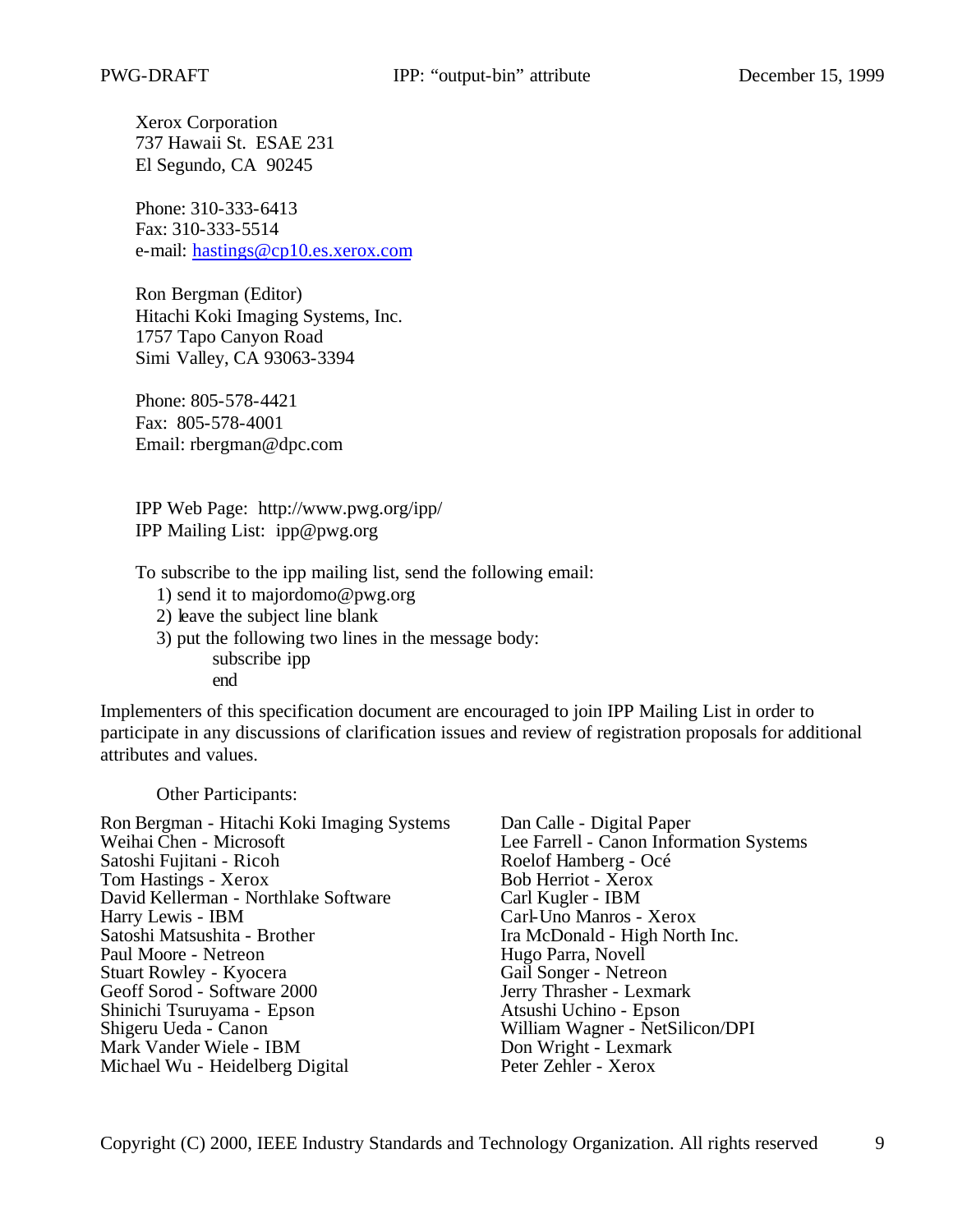## **9 Appendix A: Summary of other IPP documents**

The full set of IPP documents includes:

Design Goals for an Internet Printing Protocol [RFC2567] Rationale for the Structure and Model and Protocol for the Internet Printing Protocol [RFC2568] Internet Printing Protocol/1.1: Model and Semantics [RFC2911] Internet Printing Protocol/1.1: Encoding and Transport [RFC2910] Internet Printing Protocol/1.1: Implementer's Guide [IPP-IIG] Mapping between LPD and IPP Protocols [RFC2569]

The "Design Goals for an Internet Printing Protocol" document takes a broad look at distributed printing functionality, and it enumerates real-life scenarios that help to clarify the features that need to be included in a printing protocol for the Internet. It identifies requirements for three types of users: end users, operators, and administrators. It calls out a subset of end user requirements that are satisfied in IPP/1.0. A few OPTIONAL operator operations have been added to IPP/1.1.

The "Rationale for the Structure and Model and Protocol for the Internet Printing Protocol" document describes IPP from a high level view, defines a roadmap for the various documents that form the suite of IPP specification documents, and gives background and rationale for the IETF working group's major decisions.

The "Internet Printing Protocol/1.1: Encoding and Transport" document is a formal mapping of the abstract operations and attributes defined in the model document onto HTTP/1.1 [RFC2616]. It defines the encoding rules for a new Internet MIME media type called "application/ipp". This document also defines the rules for transporting over HTTP a message body whose Content-Type is "application/ipp". This document defines a new scheme named 'ipp' for identifying IPP printers and jobs.

The "Internet Printing Protocol/1.1: Implementer's Guide" document gives insight and advice to implementers of IPP clients and IPP objects. It is intended to help them understand IPP/1.1 and some of the considerations that may assist them in the design of their client and/or IPP object implementations. For example, a typical order of processing requests is given, including error checking. Motivation for some of the specification decisions is also included.

The "Mapping between LPD and IPP Protocols" document gives some advice to implementers of gateways between IPP and LPD (Line Printer Daemon) implementations.

## **10 Appendix B: Description of the IEEE Industry Standards and Technology (ISTO)**

The IEEE-ISTO is a not-for-profit corporation offering industry groups an innovative and flexible operational forum and support services. The IEEE-ISTO provides a forum not only to develop standards, but also to facilitate activities that support the implementation and acceptance of standards in